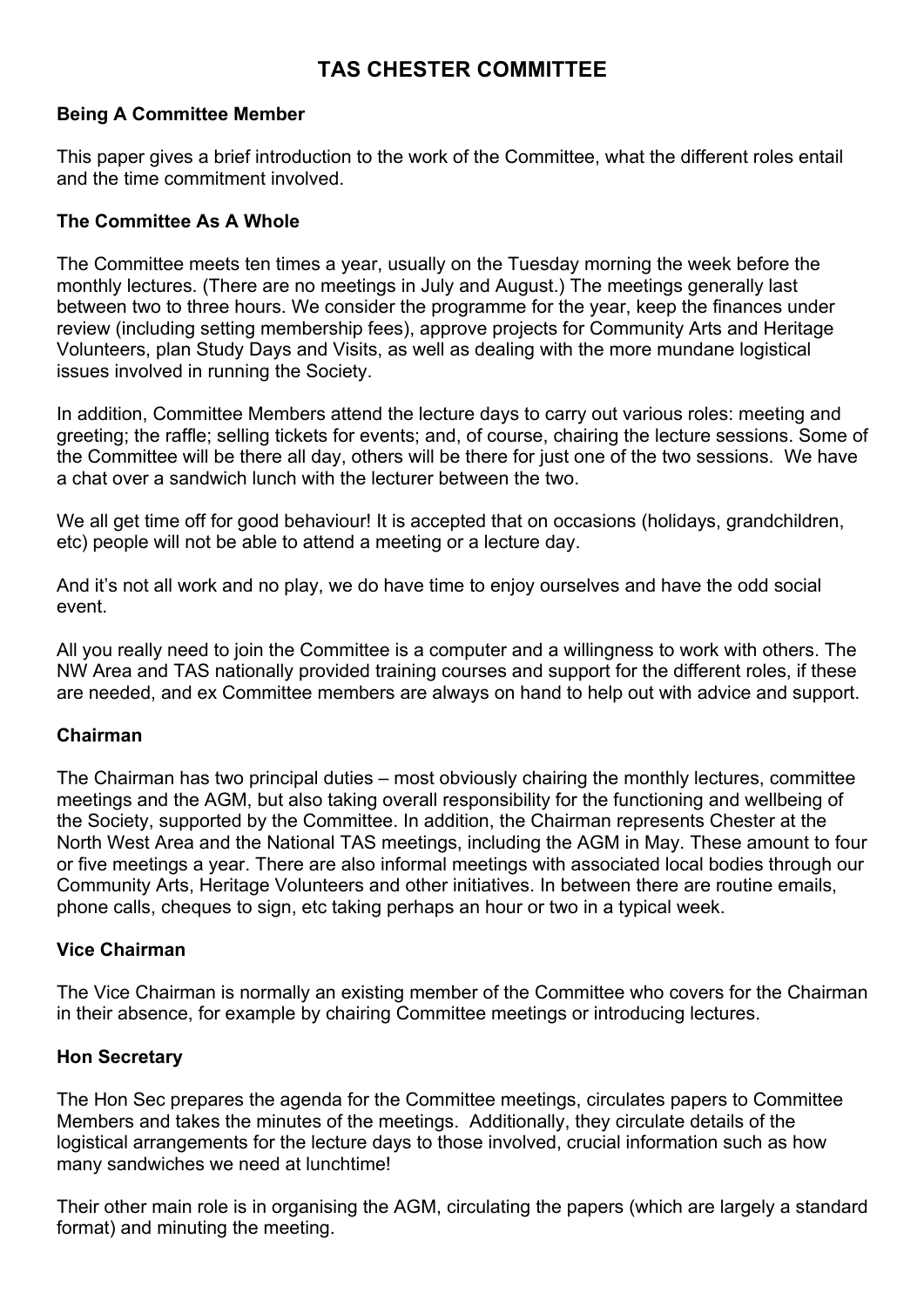Outside of the AGM, the time involved is around one day per month. This does increase a little at AGM time, perhaps a couple of days over February and March.

## **Hon Treasurer**

The Treasurer's job is to manage the Society's finances. This includes paying the bills by BACs or cheques against receipts, particularly the lecturers' fees and expenses and committee members' expenses, and to bank the cash from the raffle after each lecture day. The Treasurer records receipts and expenditure and monitors the bank balance to check it is correct. They prepare a monthly report to the Committee on the financial status.

The accounts are prepared by an external examiner (not the Treasurer). The Treasurer presents the audited accounts to the AGM in March together with a brief report.

The time involved in the role is about three to four hours a month.

#### **Heritage Volunteer Secretary**

Heritage volunteers work on a number of projects to help conserve and preserve existing heritage materials.

The Secretary co-ordinates the regular work at the Record Office (currently one morning a month) and develops additional one-off projects in conjunction with other bodies, which could be the Civic Trust, the Local Authority, the Cathedral, etc. They also complete necessary paper work to ensure projects are properly managed and supported.

They also organise the Heritage Open Days at St Mary's Within the Walls for two days in September.

The work at the Record Office is a half to one day per month (the Sec does not have to attend all meetings and is allowed holidays!). The time spent increases when other projects are undertaken but again this is unlikely to exceed the equivalent of a day per month, except in September for St Mary's.

#### **Programme Secretary**

The Programme Secretary plans the Yearly Programme of Lectures for the Society. This is done in consultation with the Committee and working with Visits and Study Day Secretary to ensure a cohesive approach to the year's events. The Secretary normally attends the nationally run Directory Day at which they hear a brief resumee from approved lectures of their talks. From this a programme is developed covering the spectrum of the arts and complementing significant anniversaries and exhibitions. The Secretary negotiates, books and discusses arrangements with lecturers, handles all aspects of the booking process, including the formal legal contract. They also arrange the necessary logistical support for the lecturer on the day.

The time taken varies depending on the time of year but averages one to two days per month.

#### **Membership Secretary**

The Membership Secretary maintains the Society's membership list using the Arts Society online membership dashboard, and processes members' details in accordance with current Data Protection legislation and guidelines. The Secretary is the first point of contact for potential members, responding to enquiries, sending applications forms and managing requests for guests